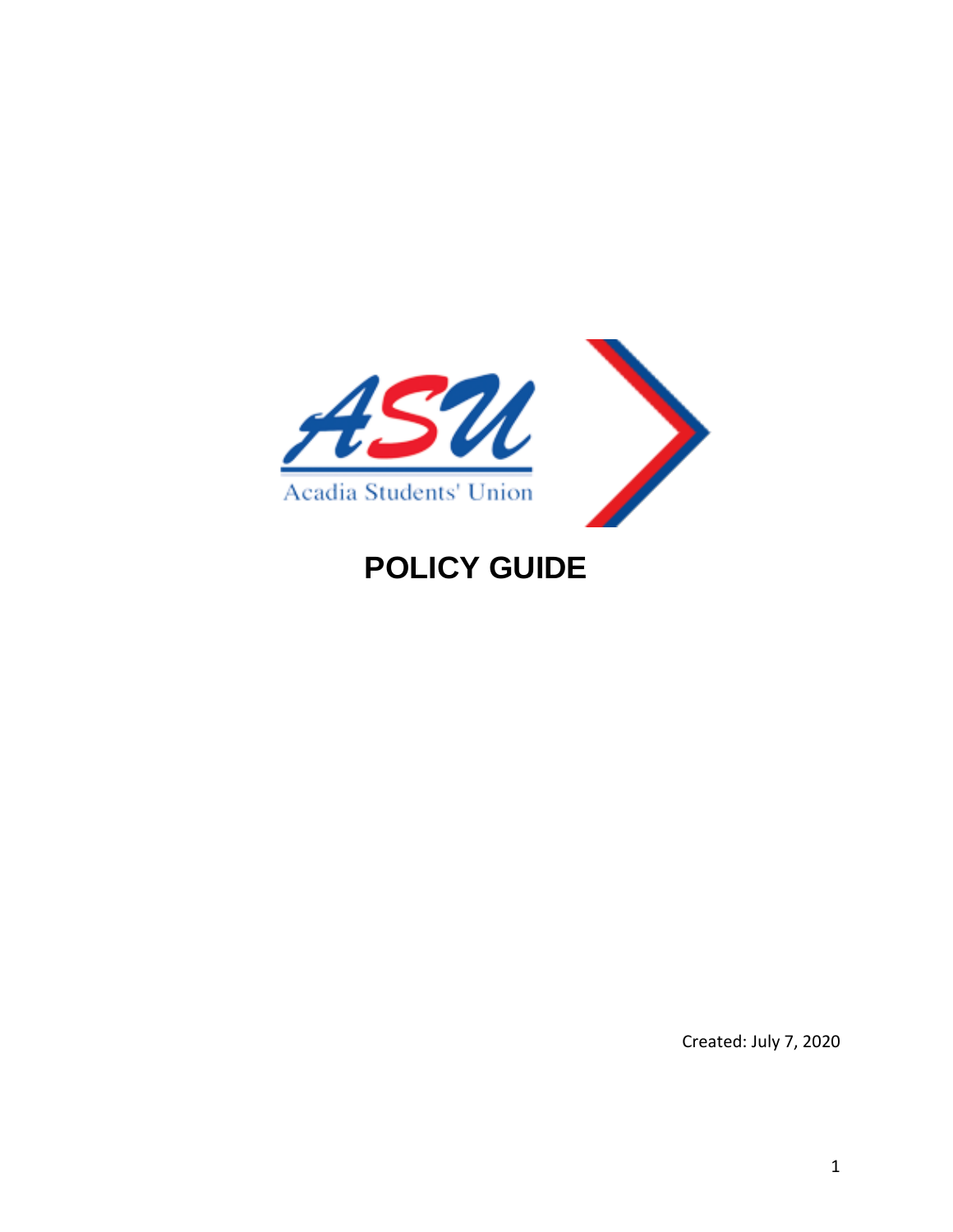#### **CONTENTS**

1. Introduction

1.1 What is Policy? 1.2 Why do we need Policy? 1.3 Alternative Approaches

- 2. Definitions
- 3. Authorities and Roles
	- 3.1 Council 3.2 Governance Committee 3.3 General Manager
- 4. Policy Process
	- 4.1 Operating
	- 4.2 Issues
		- 4.2.1 Advocacy Papers
		- 4.2.2 Resolutions
- 5. Policy Development
	- 5.1 Identification
	- 5.2 Research and Analysis
	- 5.3 Options/Solutions
		- 5.3.1 Areas of Potential Impact
	- 5.4 Logical Progression
	- 5.5 Consultation and Inclusivity
	- 5.6 Proposal Package Checklist
- 6. Summary Statement

#### Appendices

- A Operating Process chart
- B Issues Process chart
- C Policy Development and Review Policy
- D Policy Form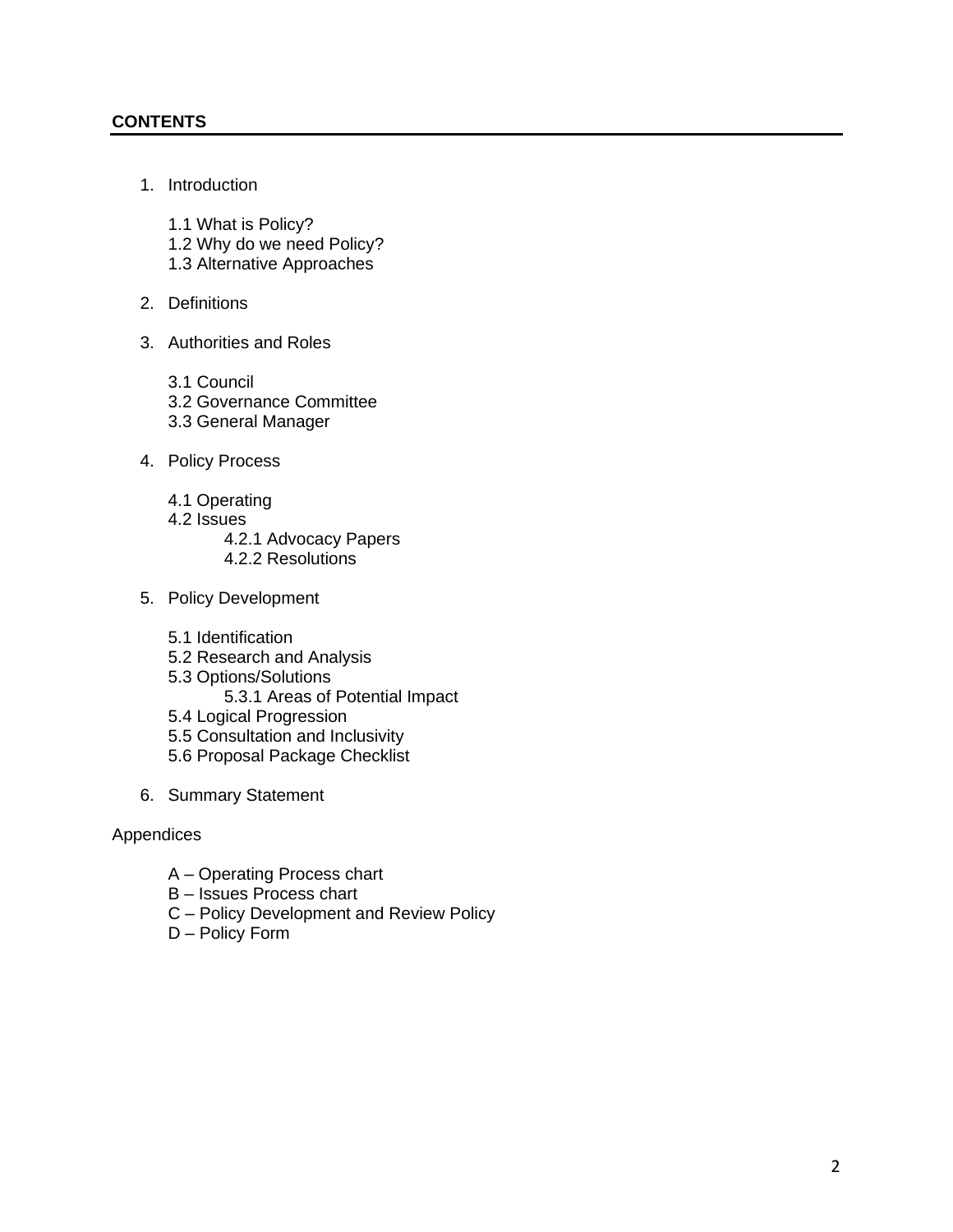#### **1. INTRODUCTION**

This guide has been developed to help support any ASU Member who would like to see a policy implemented in the ASU. The policy process can be overwhelming at first. Our, "ASU Policy Guide" explains the basics: what kind of policies are in the ASU, how policies are developed, and who you will need to get to know and work with. Read this if you or your student group wants to change or make a policy, or if you want to work/volunteer in an area of the ASU overseeing policy development and approval.

#### 1.1 What is Policy?

Policies are mechanisms that evolve continually. Policy can be described as written rules or guidelines that represent the principles and beliefs of an organization. It is important that a policy is prescriptive without being overly restrictive as it can't account for every possible variation of behavior or circumstance.

Some characteristics of good policy are:

- Relevant the policy is attributable to the ASU's mission and values.
- Realistic the policy makes sense, has a logical sequence, and can be practically implemented.
- Adaptable the policy can be applied, and is responsive to, a variety of circumstances and accommodate numerous needs.
- Enforceable the policy is statutory and there are associated accountability mechanisms.
- Inclusive the policy scope includes all relevant parties and stakeholders.

#### 1.2 Why do we need Policy?

Policy provides a directional basis for the ASU, which leads to new, refined and redefined programs and procedures to help the ASU function better as an organization to serve the students of Acadia University. The role of policy is useful in facilitating continuity over annual executive transitions and seeks to formulize aspects of the ASU that will benefit from written rules.

#### 1.3 Alternative approaches

Although this guide is specific to regulatory policy development, not every principle or situation may require a regulatory approach. Alternatives include:

**Non-Regulatory Approaches** - do not use legal instruments or direct economic incentives to accomplish objectives.

This approach generally avoids new interventions into issues where:

- Existing regulations provide sufficient tools to mitigate most negative outcomes.
- There is no significant risk or harm to people posed by the issue.
- Disputes can be resolved directly between the parties involved in the issue through an agreement, dispute resolution, mediation, or the courts.
- The costs of intervention outweigh the benefits to the membership's interest.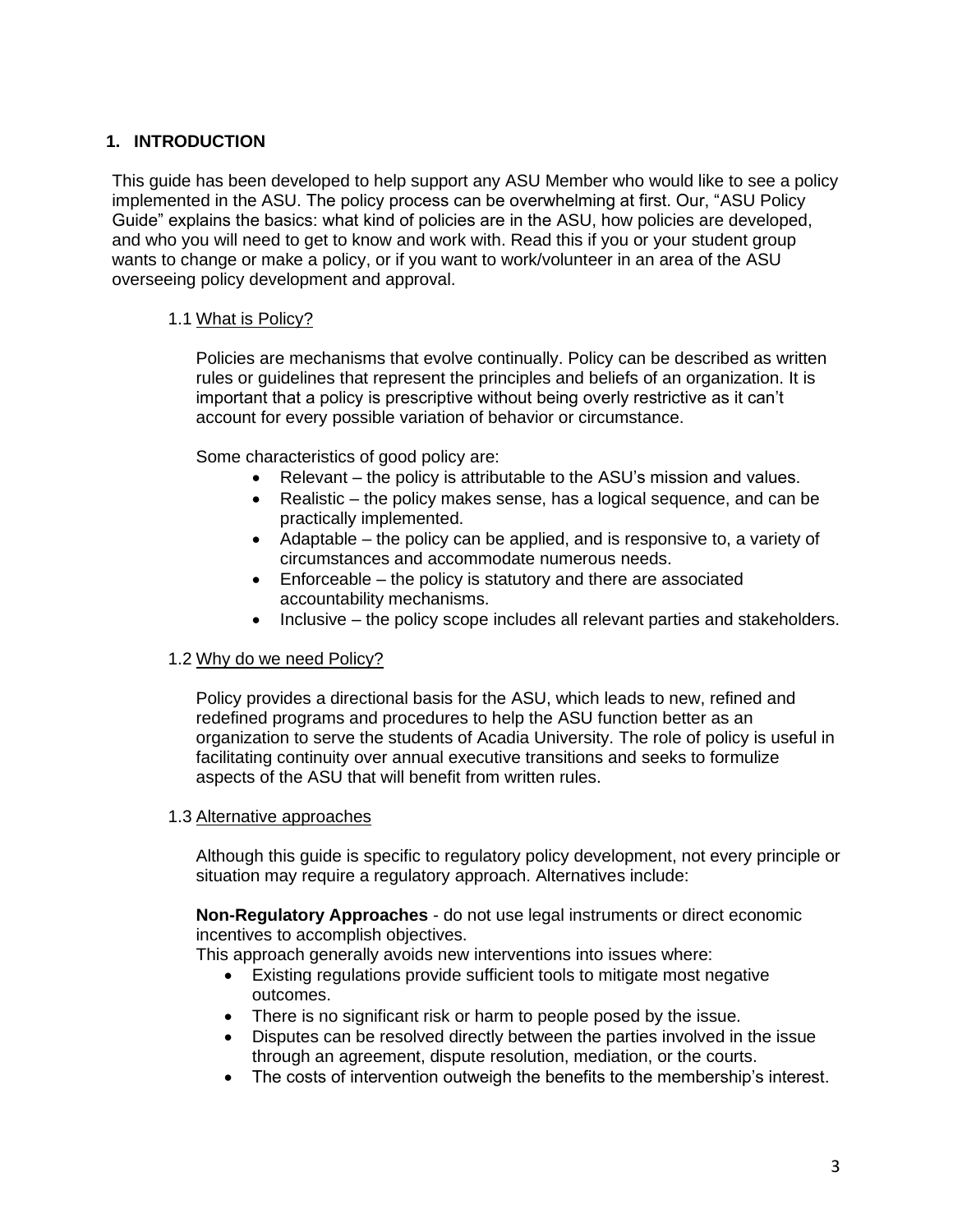Information and education approaches are used to present facts and arguments to affect behaviour. This form of intervention, as an alternative or complement to regulation, is based on persuasive communication. These approaches include best practices, guidelines, voluntary standards, manuals, advertising, and social media campaigns.

**Economic Approaches** - change the incentives that drive how people, departments, and services behave without directly regulating what they should or should not do. Behavioral Insights projects can involve conducting field and literature-based research to identify potential nudge interventions that shift behaviour and assessing outcomes through statistical data analysis.

Economic approaches are applicable when dealing with ASU interaction with members or staff and there is a need to change the behaviour or choices of a defined subpopulation.

Both of the above alternative approaches can often prove to be applied more quickly, effectively, and efficiently in the right circumstances.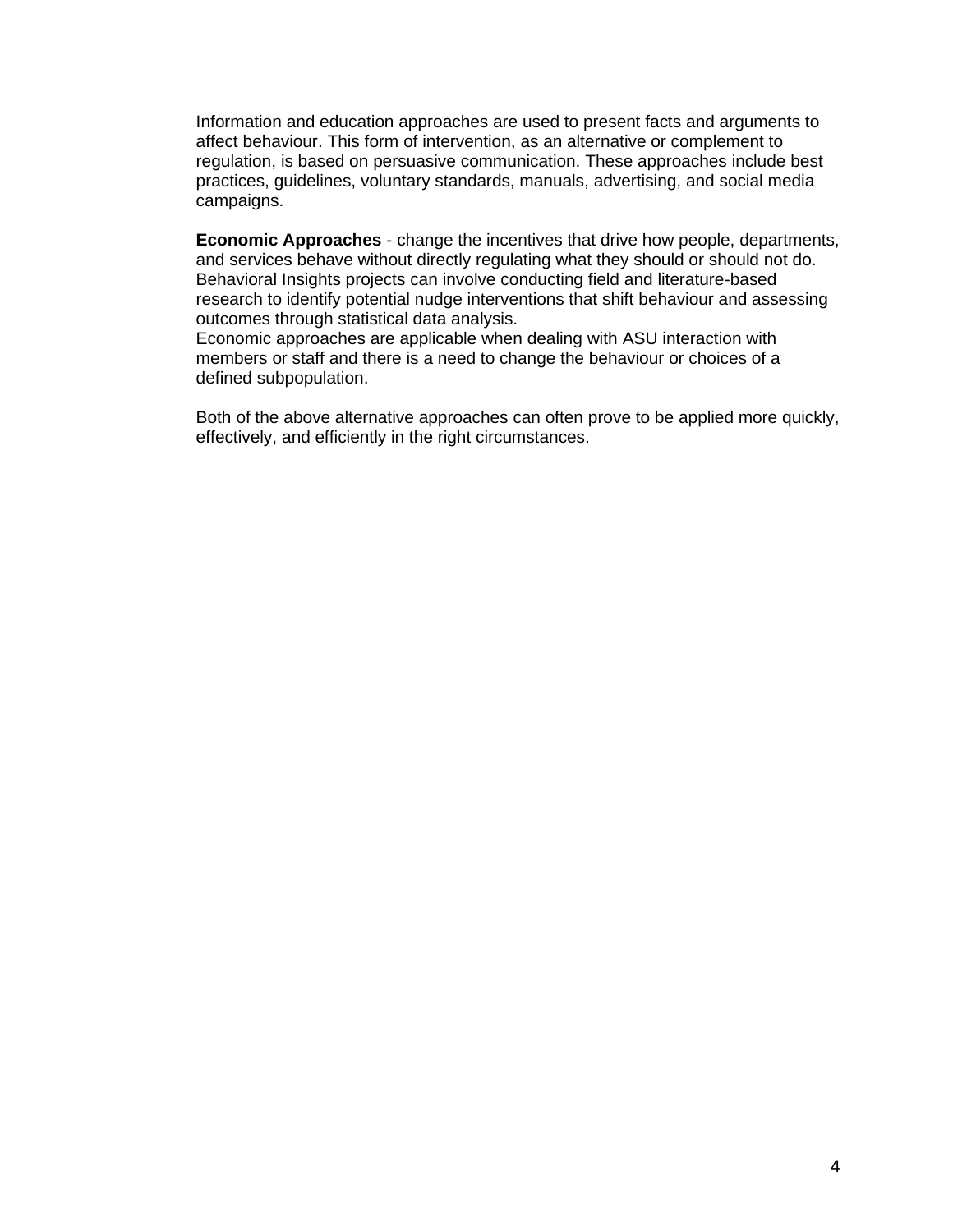## **2. DEFINITIONS**

**Constitution**: A constitution is a system, often codified in a written document, which establishes the rules and principles by which an organization is governed as well as how laws should be put into operations. The Acadia Student Union Act 1967 is a vital part of the Constitution. An organization's articles of incorporation generally do not go into great detail about a corporation's operations, which are spelled out in more detail in an organization's bylaws (both the Act of Incorporation and Bylaws comprise the Constitution of the ASU).

The constitution should be viewed as a fundamental bedrock of policies in which all subsequent policies, regulations, resolutions that are developed an adopted by the ASU should be able to rely on. The constitution should be self-sufficient as a free-standing document that is selfexplanatory to the point that there is minimal to no reliance on a single person's institutional memory of how the document operates. Finally, a constitution should have safeguards and strongholds that will prevails against executive transitioning.

**Bylaws:** A bylaw is a rule governing the internal management of an organization, which cannot countermand governmental law. Bylaws cover topics such as how Council and Executive Members are elected, how meetings are conducted, as well as a description of executive portfolios. Bylaws contain the most fundamental principles and rules regarding the nature of the organization. At the ASU, the terms 'Constitution' and 'bylaws' are used interchangeably.

**Regulation:** A regulation is a rule created by Council that interprets the bylaws setting out the organization's purpose and powers. A regulation is a form of secondary legislation, which is used to implement a primary piece of legislation (also known as a bylaw). Regulations take into consideration particular circumstances or factors emerging during the gradual implementation of, or during the period of, a bylaw. At the ASU, regulations are pursuant to constitution bylaws and exemplified by policies.

**Resolution:** A resolution is a formal decision of ASU Council or a committee whose adoption is through the mechanism of a written motion. The substance of the resolution can be anything that is normally posed as a motion. A resolution is often used to express an organization's approval or disapproval of something. Typically, resolutions are created in the context of any standing or ad-hoc committee of the ASU who wishes to draft a position before presenting it to Council for ratification as an official ASU regulation.

**Operating Policy:** An operating policy operationalizes one or more principles in guiding the decisions and actions of internal ASU staff and departments (e.g. how the ASU hires its employees).

**Issues Policy:** An issues policy seeks to further the interests of post-secondary education issues according to Council's objectives. Advocacy of the ASU draws on creating policy to influence others. An integral aspect of the ASU is to be advocate of post-secondary education in its ability to develop official positions on relevant student issues.

**External Policy:** The ASU is bounded by many external policies which need to be taken into consideration when developing policies and programs. Although these external policies are not developed by the ASU, they are integral to the formulation of ASU policies in terms of referencing, application and enforcement.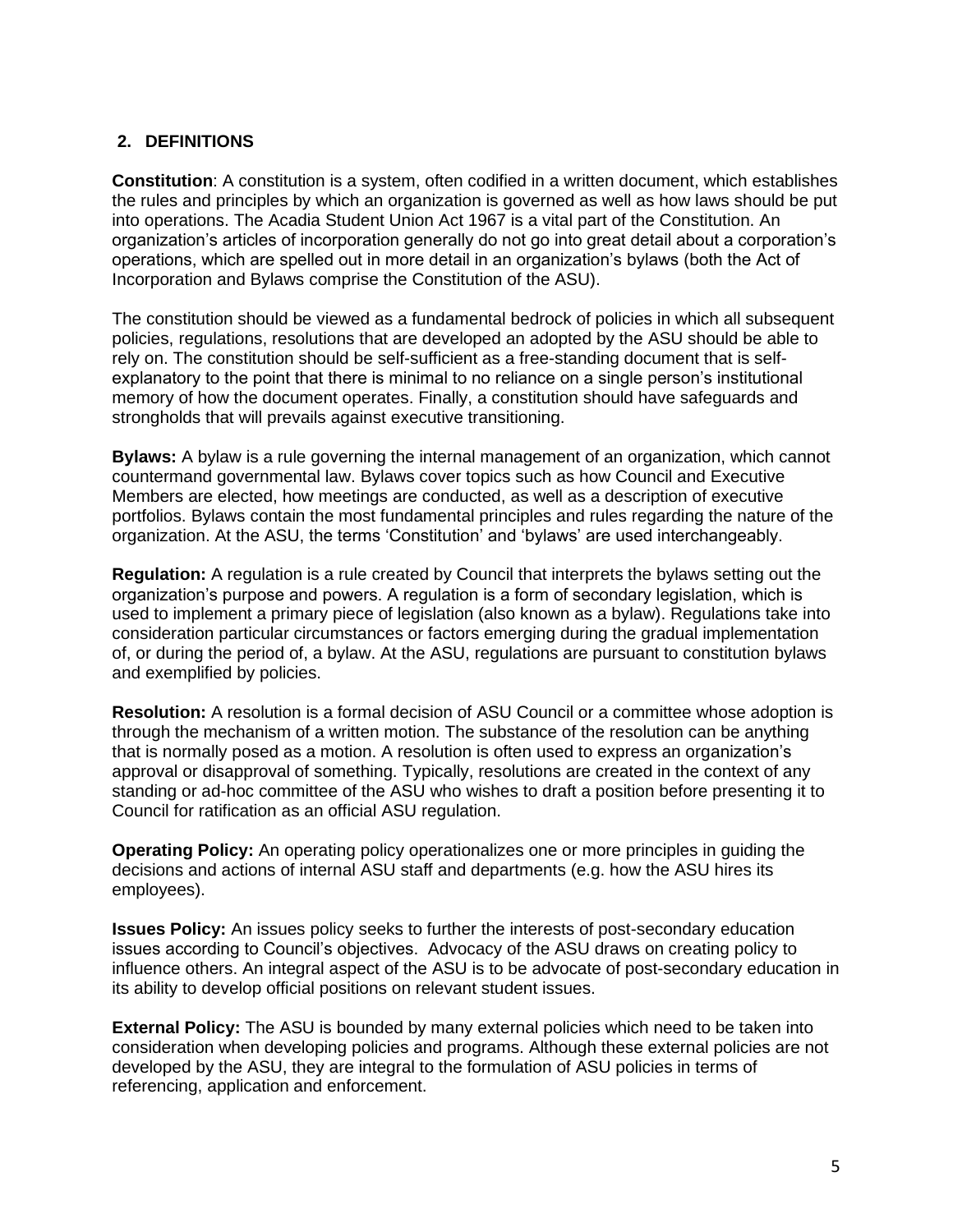**Stakeholder:** In developing policy, the ASU will consult stakeholders to ensure the appropriateness of its actions and to limit any negative outcomes. A stakeholder will be a person, group or organization that has an interest or concern in the Union. Stakeholders can affect or be affected by the Union's actions, objectives, and policies.

**Advocacy Paper**: Advocacy papers not only position the ASU with respect to a given issue, but also lay out a plan for pro-active advocacy and generally commit the ASU to playing an active role in the issue. Typically, an advocacy paper would be topical and broad enough to encompass a multitude of challenges and recommended actions which would then be summarized and turned into an issues policy.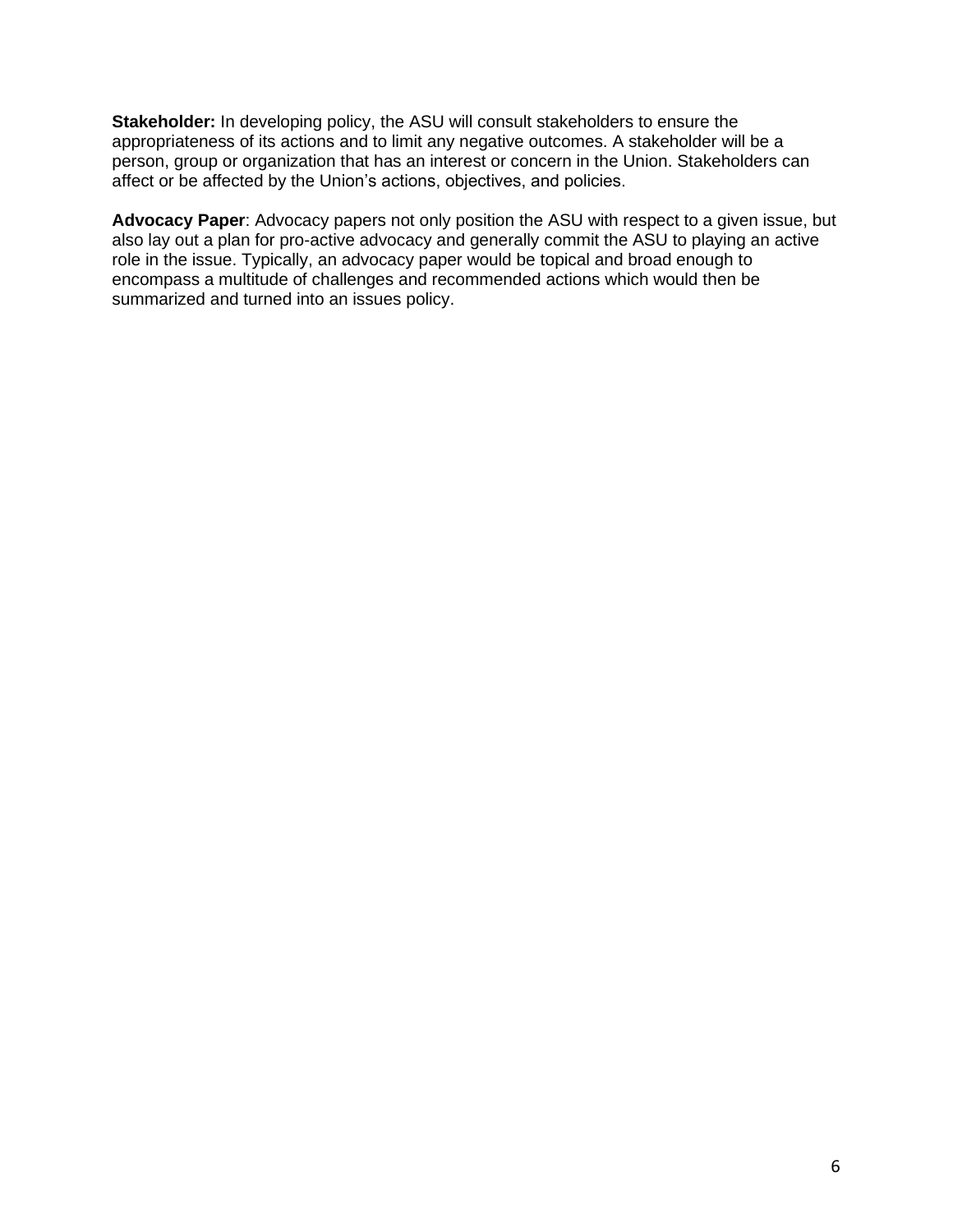## **3. AUTHORITIES AND ROLES**

The ASU is a not-for profit corporation that exists to advocate on behalf of the Acadia student body at-large serving as a liaison between the student body and Acadia governance, administration, faculty, other universities and colleges, and all levels of government. In the development and adoption of policies, there are three central and distinct levels of authority and responsibility – Council, the Governance Committee, and the General Manager.

#### 3.1 Council

Council is the highest governing body of the ASU. As such, it is Council's responsibility to make decisions which must always be in the best interest of the Union. Our Council is composed of the following voting members:

- five Executive Officers tasked with carrying out the objectives of the Union in day to day operations,
- one First Year Representative,
- Community Relations Representative,
- Diversity & Inclusion Representative,
- Sustainability Representative,
- five Faculty Representatives, and
- two Councilors at large.

Council is composed in this way to ensure there is appropriate communication and representation of views and issues at the highest level of decision making within the Union.

In order for any decision to become policy, it must first be adopted by resolution of Council. No other area of the ASU has the authority to enact policy.

#### 3.2 Governance Committee

In accordance with ASU Bylaw 6.7 the ASU has a standing committee of Council for the purposes of:

- reviewing current bylaws and policies,
- bringing any inconsistencies with them to the attention of Council.
- receiving and reviewing any policy or bylaw proposals for a recommendation to Council, and
- recommending any necessary changes to bylaws and policies.

The Governance Committee has four voting members:

- the Chairperson of Council (non-voting), who shall Chair the committee;
- the Deputy Chairperson of Council, who shall act as a non-voting Recording Secretary for the committee;
- the President;
- one non-executive, voting members of Council; and
- two ordinary or associate members of the Union.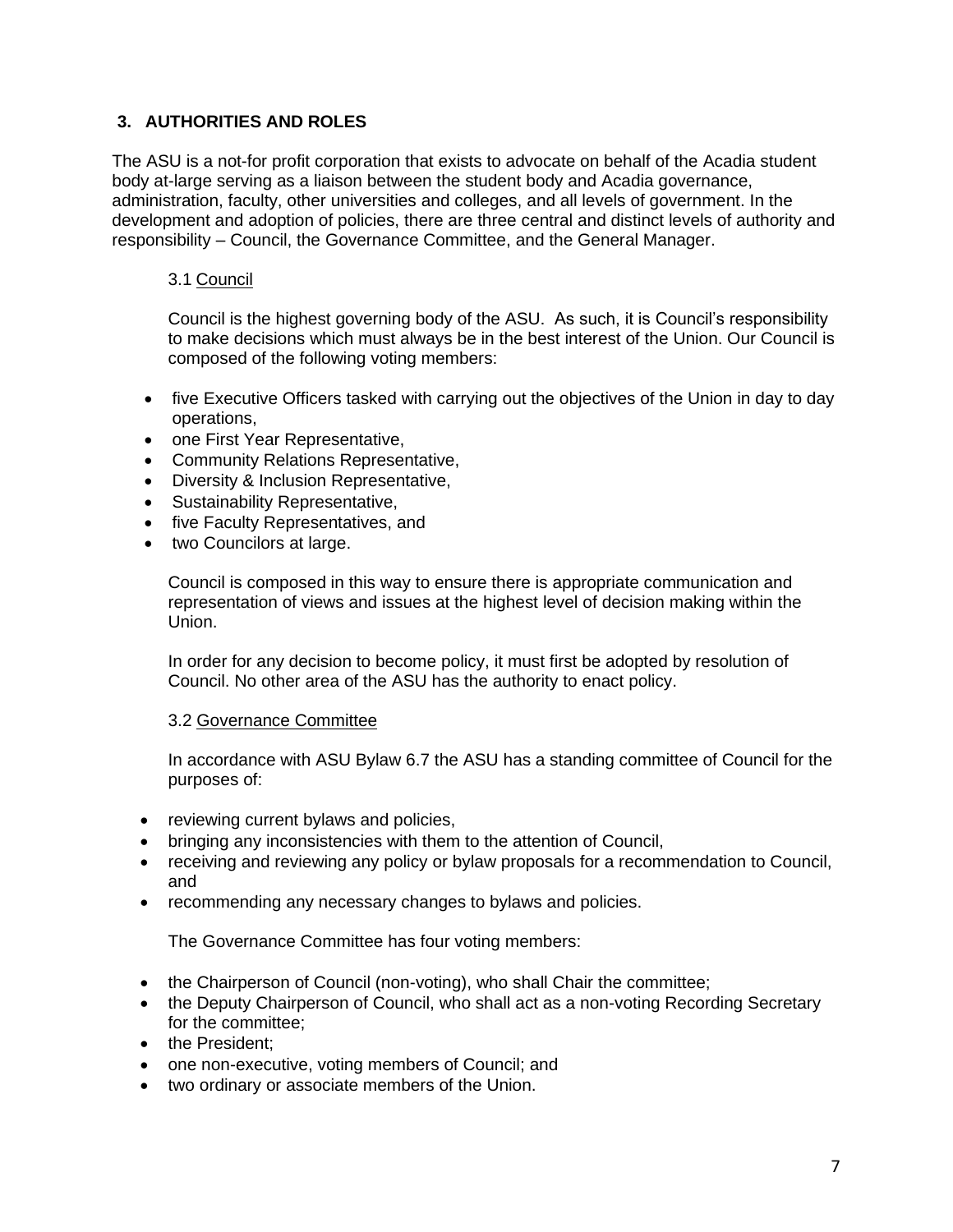#### 3.2 General Manager

The General Manager is a full-time staff position in the ASU. This position is the central support for members, Councilors, and staff in understanding and navigating ASU bylaws and policies. Through regular research and analyses on key policy issues and trends in post-secondary education, the General Manager also supports policy development and updates across the ASU.

Members with policy questions can contact this position for guidance and support in the development of their own policies and recommendations prior to submitting their proposal to the Governance Committee if they wish.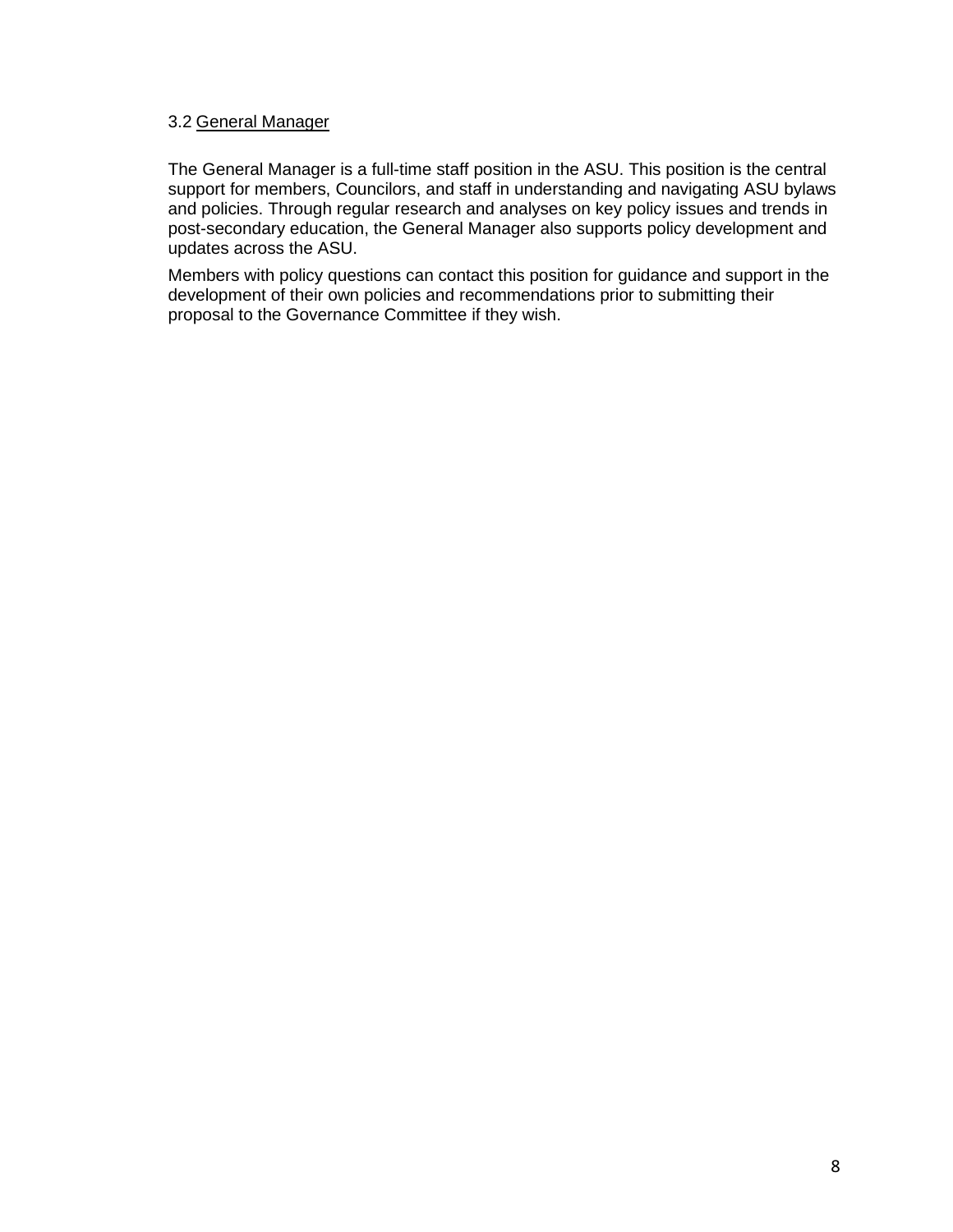## **4. POLICY PROCESS**

Prior to putting forward a policy proposal for adoption by the ASU, here are four key areas for initial consideration:

#### **Student Interest**

Does the policy option serve the interest of students at Acadia University?

#### **Role of the ASU**

Is there a legitimate, appropriate and/or necessary role for the ASU in this area? Is the pursuit of this policy option undertaken or better served by another organization?

#### **Jurisdiction**

Does the policy option apply internally; within the organization of the ASU or externally; within Acadia University, municipally, provincially, or federally?

#### **Pragmatism**

Does the policy option pass the test of reason? Is it currently politically tenable? If not, is it ideologically sound? If not, should it be abandoned?

4.1 Operating Policies (see appendix A)

A Proposal for an operating policy should contain each section outlined in the Policy Development and Review Policy (appendix C) along with a completed policy template (appendix E).

When submitting a proposal to the Governance Committee, it's helpful to include a list of resources used in its development. Even if the resource hasn't specifically been referenced, the Committee will know it was reviewed and considered. Additionally, make sure to include a list of stakeholders you consulted with such as:

- Any associated committees
- Clubs or ASU Internal Organizations
- Communities
- Full-time and/or part-time staff

Once your proposal package is complete, you will need to send it to the Chair of the Governance Committee (ASU Council Chair). The Chair should confirm receipt of your proposal and indicate when it will be brought forward for the committee's review.

After the committee has had an opportunity to review your proposal package and meet to discuss it, if you were not able to attend the meeting yourself, the Chair will contact you with an update on the Committee's decision. The Committee can choose to make one of four decisions:

• Accept your drafted policy without revisions and submit it to the Chair of Council for adoption by Council.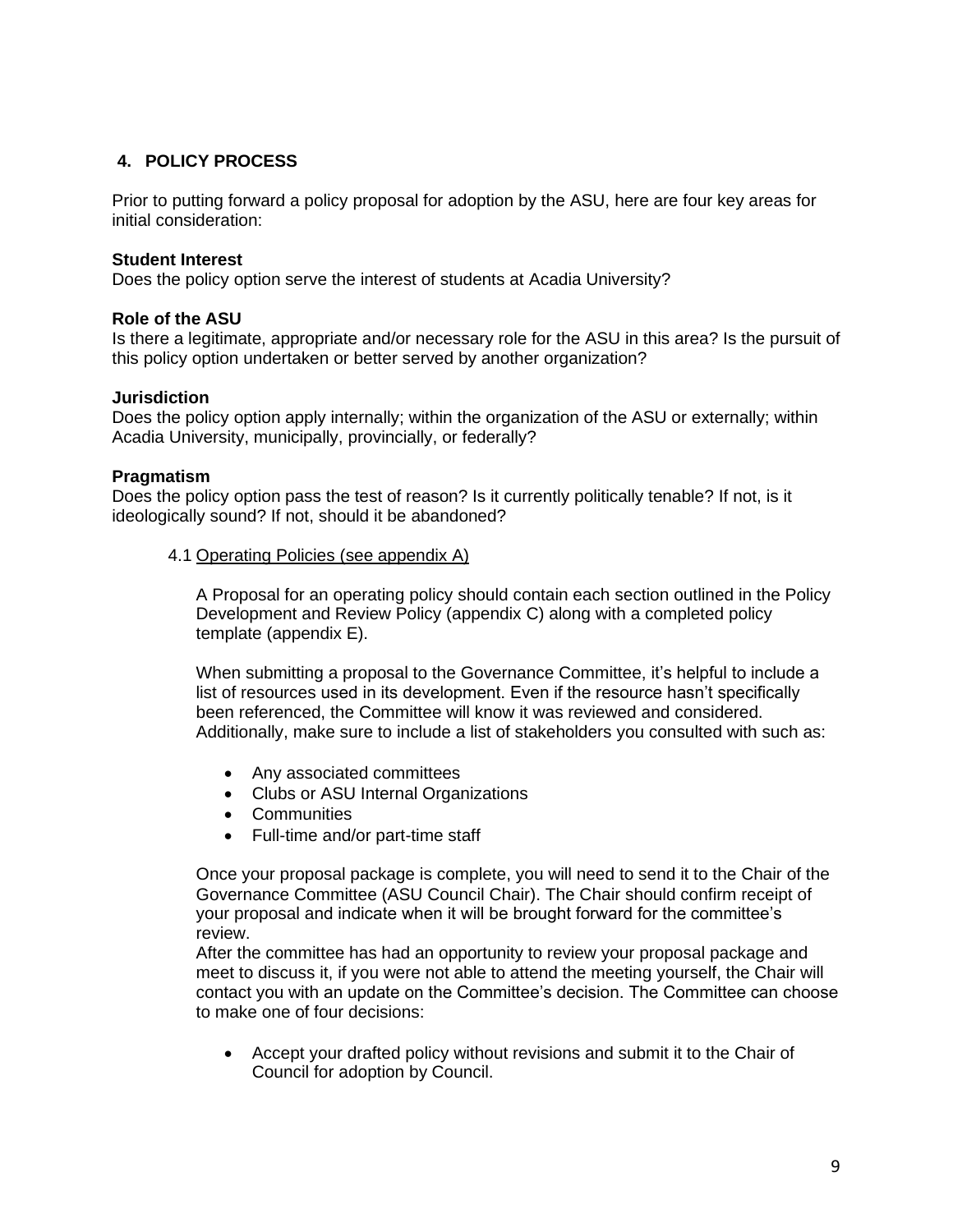- Accept your drafted policy with necessary revisions and submit it to the Chair of Council for adoption by Council.
- Table your drafted policy and request additional information from yourself or other associated parties before bringing it back for review.
- Reject your drafted policy with a summary explanation.

Upon the Committee's decision to put forward a policy to the Chair of Council, the Chair will provide every Councilor with a copy of the policy as a notice of motion at the next scheduled Council meeting which allows Councilors a minimum of one week to review the policy and consult with their members for feedback.

At the subsequent Council meeting, Councilors will have the opportunity to accept, table, or defeat a motion for the policy to be formally adopted by the ASU. Should the motion pass, the policy immediately comes into effect. Important to note is that a policy cannot be applied retroactively but only to those decisions made after it has come into effect.

#### 4.2 Issues Policies (see appendix B)

Much like an operating policy, an issues policy should contain the sections outlined in the Policy Development and Review Policy, however, a key difference is that due to this type of policy setting out the political position of the ASU, the process begins with an Advocacy Paper.

#### *4.2.1 Advocacy Papers*

When a member would like to see the ASU have a permanent stance toward an issue, they can contact a Councilor or Executive member to bring forward a motion of Council to create a committee for the purposes of developing an advocacy paper on the issue or which encompasses the issue identified. For example, if a member feels the ASU should oppose any tuition increases on International students at Acadia, a Councilor can motion to strike a committee with the intent of producing an advocacy paper on international students at Acadia. This committee would meet to determine if there are any other positions the ASU should take in respect to international students at Acadia and then begin to draft the paper. In respect to the committee composition itself, the majority of participating members would have to be from the impacted stakeholder group, in this example, international students. This is to ensure the appropriateness and accuracy of the challenges and recommendations identified in the paper.

The term "paper" can seem intimidating at first, but the intent is to divide the consultation, research, writing and presentation across a group of invested members; each drafting one to three-page analysis of a specifically identified challenge and concluding with a recommendation. The four stages of development would be:

**Initial Consultation**: the committee will reach out into the community and seek out feedback on the topic being addressed.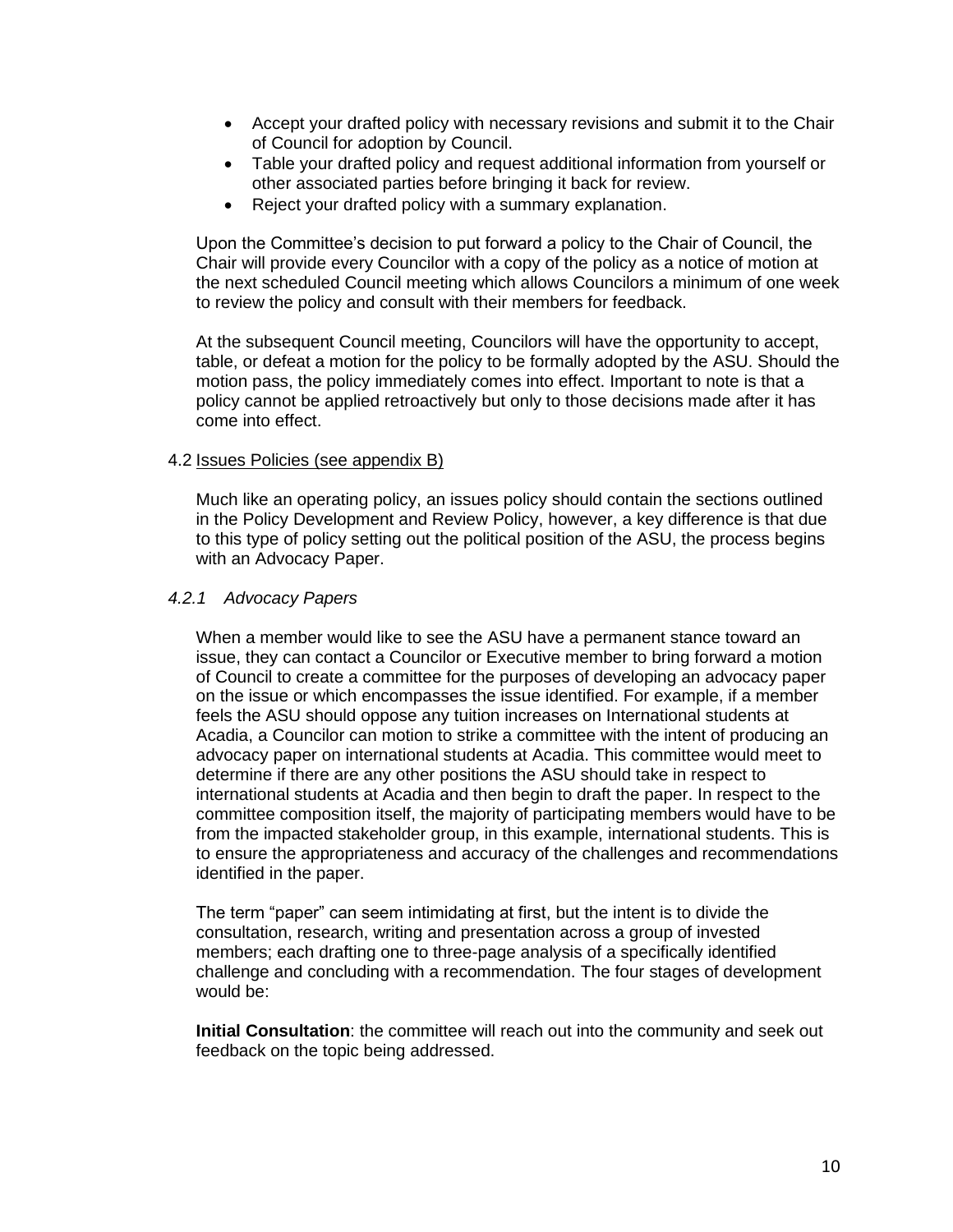**Research and Writing**: once the committee feels they have identified the key challenges, each can be divided up amongst the members to begin accumulating sound research and drafting their section.

**Final Consultation**: prior to its presentation to Council, committee members will provide an opportunity for feedback on the drafted paper.

**Presentation:** the completed advocacy paper is presented to Council for adoption.

Each separately identified challenge in the paper would be written with the following structure for consistency and clarity:

- 1. The identified challenge.
- 2. The principle being addressed.
- 3. Associated research and analysis on the specific area of focus.
- 4. Recommendation.

Upon the adoption of the advocacy paper, the committee itself or, should they wish, the General Manager, is able to draft its accompanying issues policy. Appearing under the "Statement" section of the policy, would be a summary of the adopted principles, challenges, and recommendations contained in the paper. This drafted issues policy would then return to Council for formal adoption.

#### *4.2.2 Resolutions*

In the event a Councilor or member would like the ASU to express support or disapproval on a specific issue (that is not already encompassed by an Issues Policy) and it is time sensitive or does not require a long standing position of the ASU, a motion can be put forward to Council. Should Council approve the motion, the resolution will become the stance of the Union on that issue for the duration of that Council year.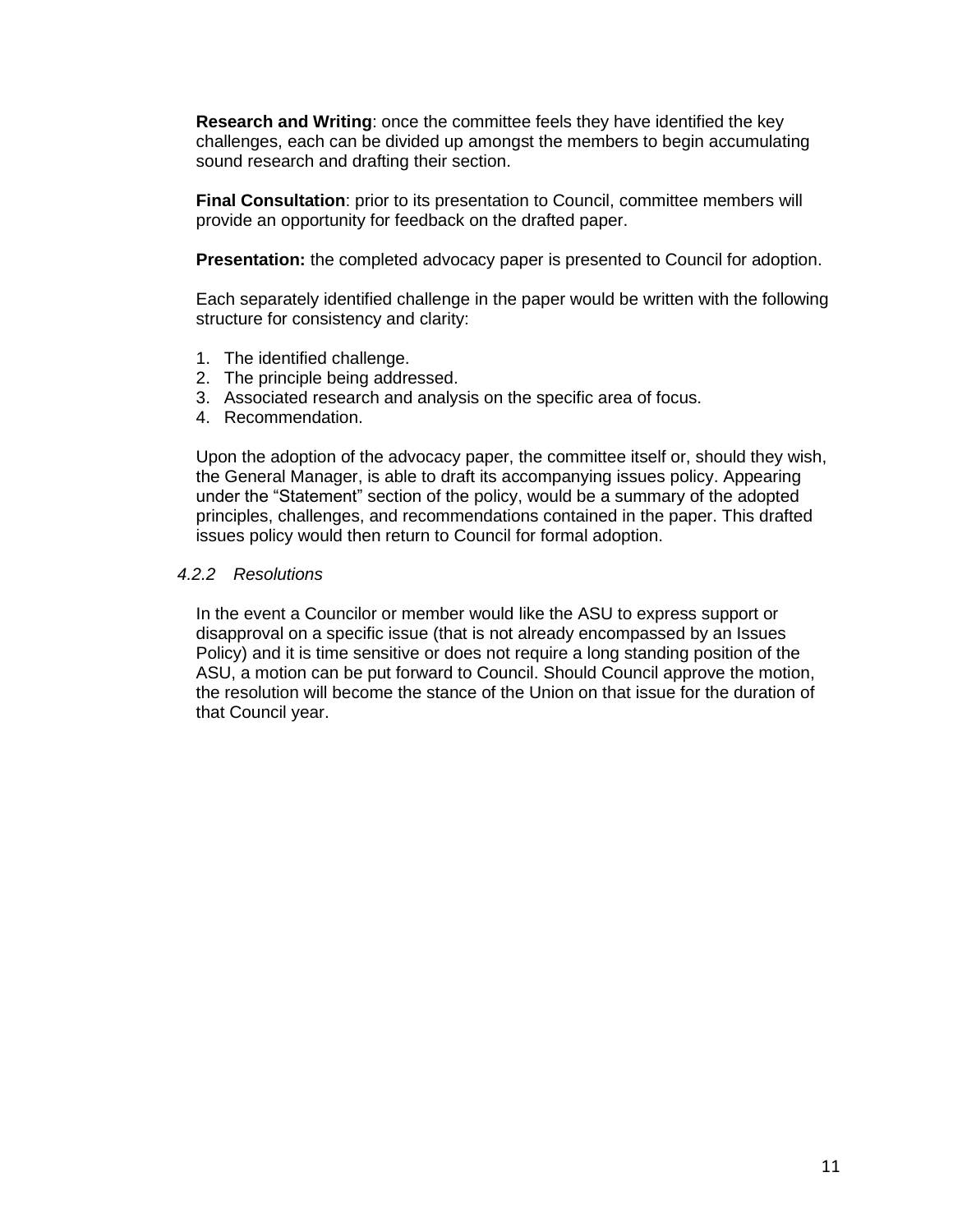## **5. POLICY DEVELOPMENT**

#### 5.1 Identification

Policies can be developed in anticipation of need (e.g. child protection policies should be in place once an organisation starts to work with children or young people); and in response to need (e.g. a policy position on a government strategy may be developed in response to a consultation paper).

The first step in policy development is to clearly identify what problem is occurring and taking the following initial steps:

- Check for existing policies and with responsible individuals to ensure there isn't an existing policy which addresses the problem or in which the problem would be addressed.
- Check delegations of authority and make sure the issue being addressed falls under the mission of the ASU and for which it can act.
- Check with the General Manager if you cannot locate policy and/or determine the responsible office from other sources as well as making sure there isn't any current work being done in respect to the problem.
- Determine if the policy would be considered an operating policy or an issues policy in order to follow the appropriate process for approval.

As the educational environment is constantly evolving, the ASU will always need to constantly assess its activities, responsibilities and the external environment in order to identify the need for policies and procedures.

#### 5.2 Research and Analysis

Does the ASU have any legal responsibilities in this area? Is your understanding accurate and up to date? Have other organisations tackled the same issue? Are there existing templates or examples that you could draw on? Where will you go for guidance? These are just some of the questions that will be answered with thorough research and analysis.

In order to best determine how the policy should address the identified problem, it's important to start by:

- Reviewing current research literature to do with it.
- Conducting an environmental scan (collecting information on the current state of the problem at Acadia). Importantly, this step will help identify your key stakeholder groups to provide you with information on their experience and roles in respect to the problem.
- Surveying best practices how has this been addressed elsewhere?

#### 5.3 Options/Solutions

Now that you have collected information and data, you can describe possible policy options, including each one's impactfulness, cost of implementation, and feasibility. This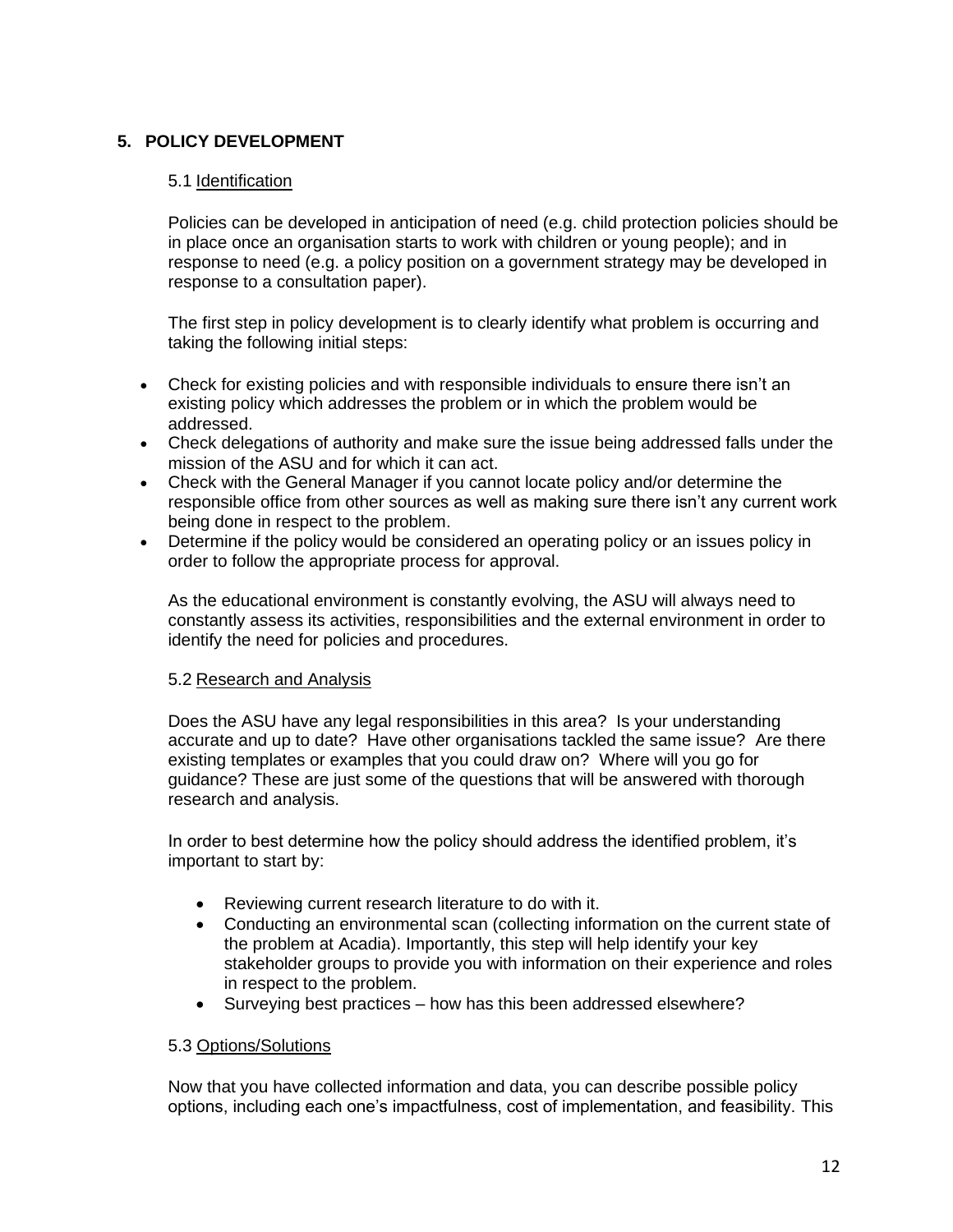allows careful consideration on which policy option you feel is best to be instituted in the ASU.

\*It is pivotal at this stage that you have a clear understanding of what your goal/outcome is in developing this policy as it will directly inform how you go about determining which options are best and how to operationalize it.

#### *5.3.1 Areas of Potential Impact*

When developing new or amending policies, how to achieve the greatest net benefit and lowest cost to affected groups must be considered. The direct and indirect costs and benefits of the proposed change must be evaluated to minimize compliance burdens on members, staff, volunteers, and the ASU as a whole. This assessment involves identifying affected groups (stakeholders) as well as the nature, magnitude and duration of the impacts.

Always make sure to consult and communicate early in the policy process but particularly when you have determined possible solutions and outcomes from your research and analysis so you can ensure all perspectives and potential impacts are accounted for. We each carry cognitive biases which can be offset through thorough and appropriate consultation. Parties affected by the change should be consulted and have an opportunity to provide feedback.

#### 5.4 Logical Progression

Logic is about the order in which you present the various points you want to make (i.e., sequencing); and making a reasoned case (i.e., one can follow how you arrived at a particular conclusion or recommendation). Now that you have:

- clearly determined a need for a policy and defined the problem and desired outcomes;
- determined potential impacts and performed necessary consultation in determining the best solution;

it is time to draft the policy in a manner that will allow proper understanding and compliance. To do this, you must include the following considerations:

- The policy reader should be able to clearly understand what the ASU and its departments/authorities are being obligated to do to arrive at the stated outcome.
- In the case of an operating policy, the policy should sequentially outline the steps needed to arrive at a decision. For example, in the ASU Hiring Policy it begins at the creation and promotion of the position, the hiring committee requirements, interviewing, and finally decision phase. A good practice is to attempt to reflect your policy in the form of a process chart to visualize the logical stage progression. This way you can identify any possible gaps.
- In the case of an Issues Policy, the logical progression will stem from the advocacy paper where an issue is accompanied by a supported solution and recommended ASU action.

#### 5.5 Consultation and Inclusivity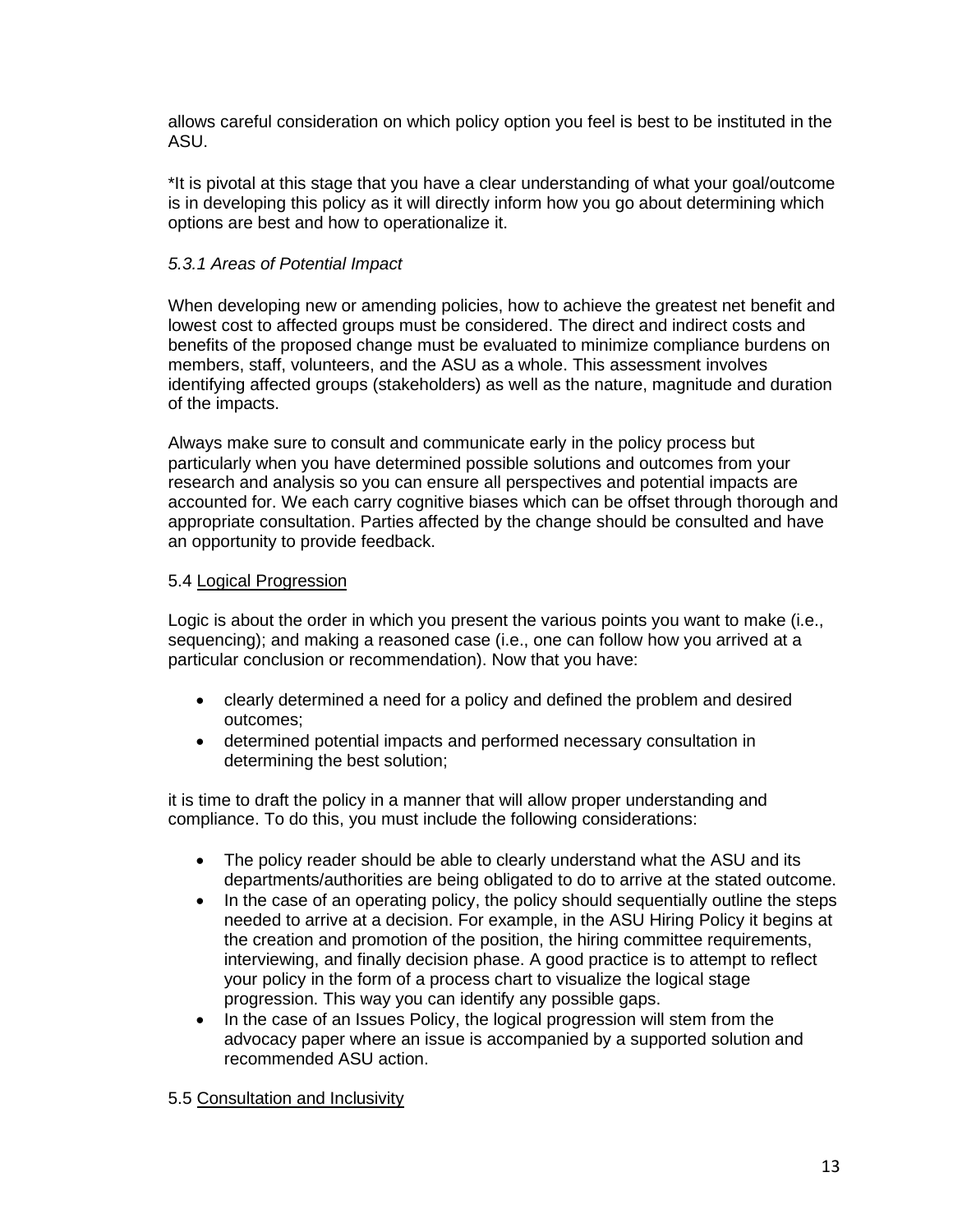With your drafted policy complete, return to those stakeholders previously consulted with for final feedback prior to submission. This now closes the information loop and ensures those consulted have an opportunity to review the final product. Additionally, this is a stage where you can reflect on the level of inclusivity in your consultation. In particular, can you think of any populations (e.g. indigenous, women, LGBTQ2S+, accessibility needs, etc.) that have not had an opportunity to participate in the development process? Very often an individual's different lived experience can provide us with a perspective we would not have otherwise considered.

When you are confident each of this section's steps have been completed satisfactorily, all that is left to do will be to submit your proposal package to the appropriate authority (see Appendix A or B for process chart).

5.6 Proposal Package Checklist

\_\_\_\_ Completed Policy Submission Form (Appendix D)

\_\_\_\_ Completed Policy Draft

List of consulted stakeholders

\_\_\_\_ List of information sources

**\_\_\_\_\_** Primary contact information

#### **6. SUMMARY STATEMENT**

The ASU exists to serve the students of Acadia and as such, it will always be important our members can help us to identify areas of need and aid us in evolving our policies. Through good policy we can ensure the ASU has proper guidance and demonstrate consistency, accountability, efficiency and clarity in our actions.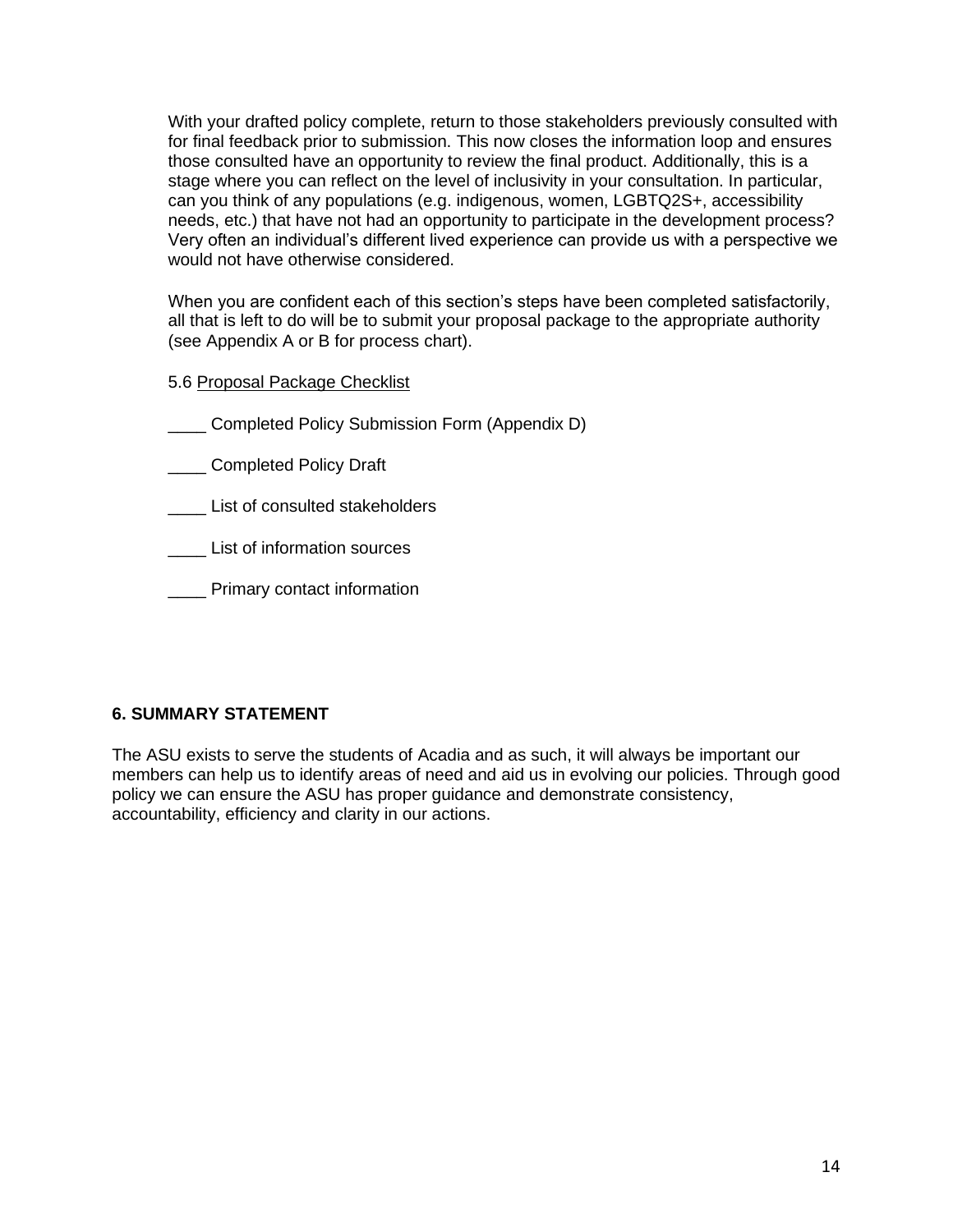## **APPENDIX – A OPERATING POLICY PROCESS**

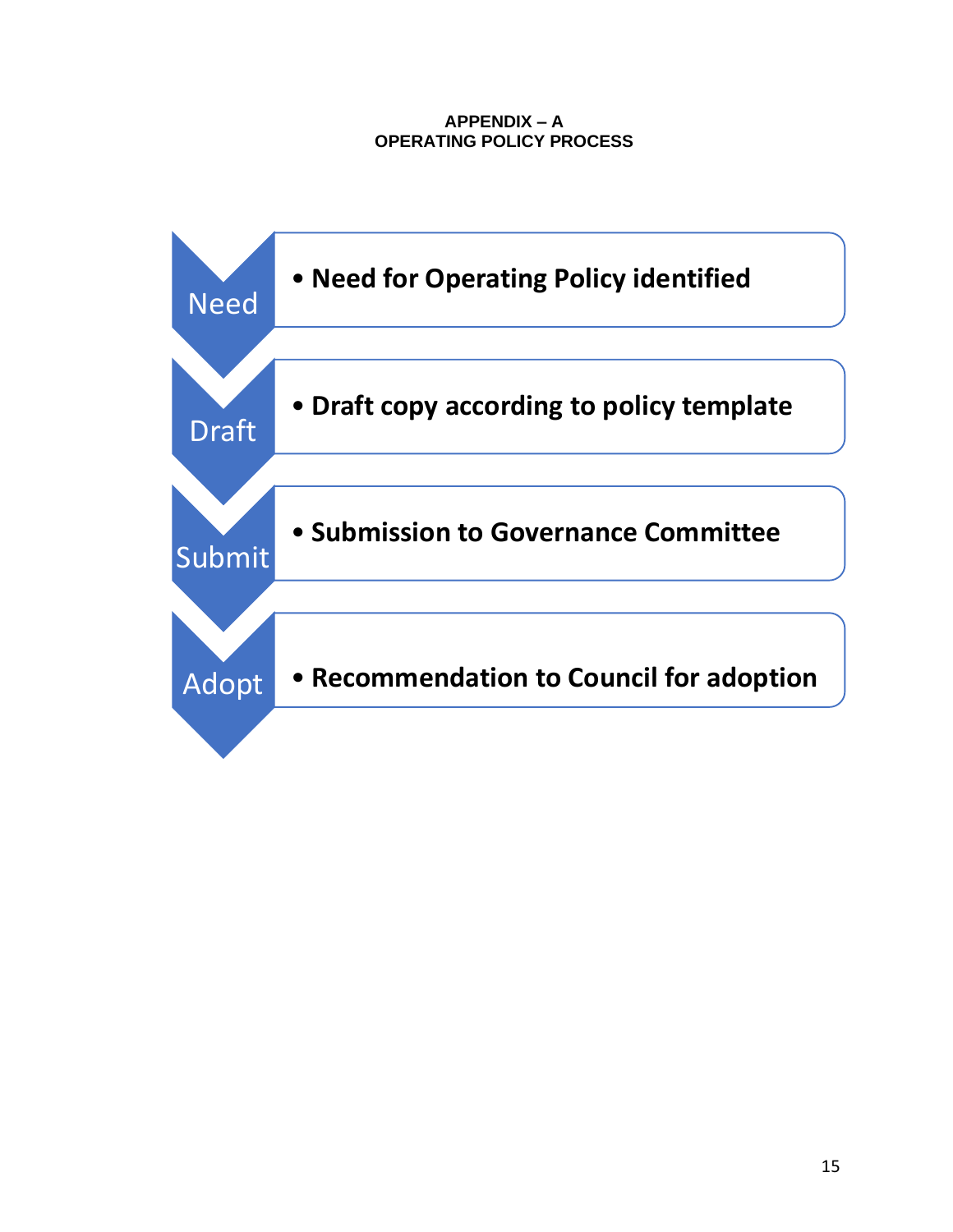#### **APPENDIX – B ISSUES POLICY PROCESS**

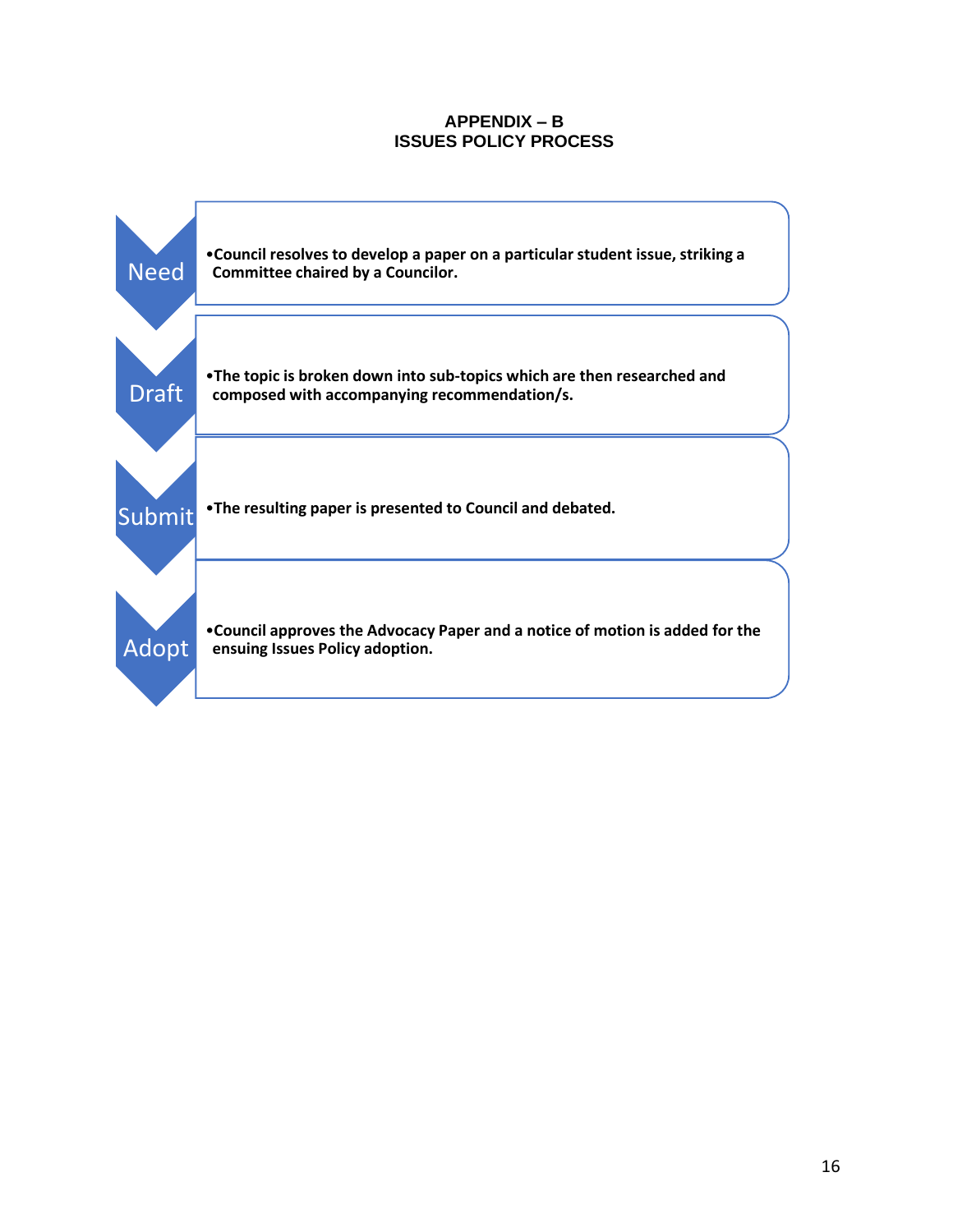## **APPENDIX – C**

## Policy Development and Review

Oversight body: Governance Committee

Date Passed: July 20, 2020

Date of Next Review: September 2023

Related policies, bylaws, legislation: ASU Policy Guide

## **Definitions:**

| Policy                   | A rule passed by Council.                                                                                                           |
|--------------------------|-------------------------------------------------------------------------------------------------------------------------------------|
| Committee                | The Governance Committee.                                                                                                           |
| <b>Executive Officer</b> | A Member who is elected as an Executive Officer of the ASU as per<br>the bylaws.                                                    |
| Member                   | An individual who meets the membership criteria as outlined in the<br>bylaws.                                                       |
| <b>Operating Policy</b>  | A policy that operationalizes one or more principles in guiding the<br>decisions and actions of internal ASU staff and departments. |
| <b>Issues Policy</b>     | A policy that seeks to further the interests of post-secondary                                                                      |
|                          | education issues according to Council's objectives.                                                                                 |
| <b>Advocacy Paper</b>    | Advocacy papers position the ASU with respect to a given issue,                                                                     |
|                          | but also lay out a plan for pro-active advocacy and generally                                                                       |
|                          | commit the ASU to playing an active role in the issue.                                                                              |

## **Purpose:**

In recognition of:

- a) the significant impact a new or amended policy can have on operations,
- b) the need to evaluate the appropriateness of a new or amended policy in respect to existing bylaws, policies, and applicable municipal, provincial, and federal legislation.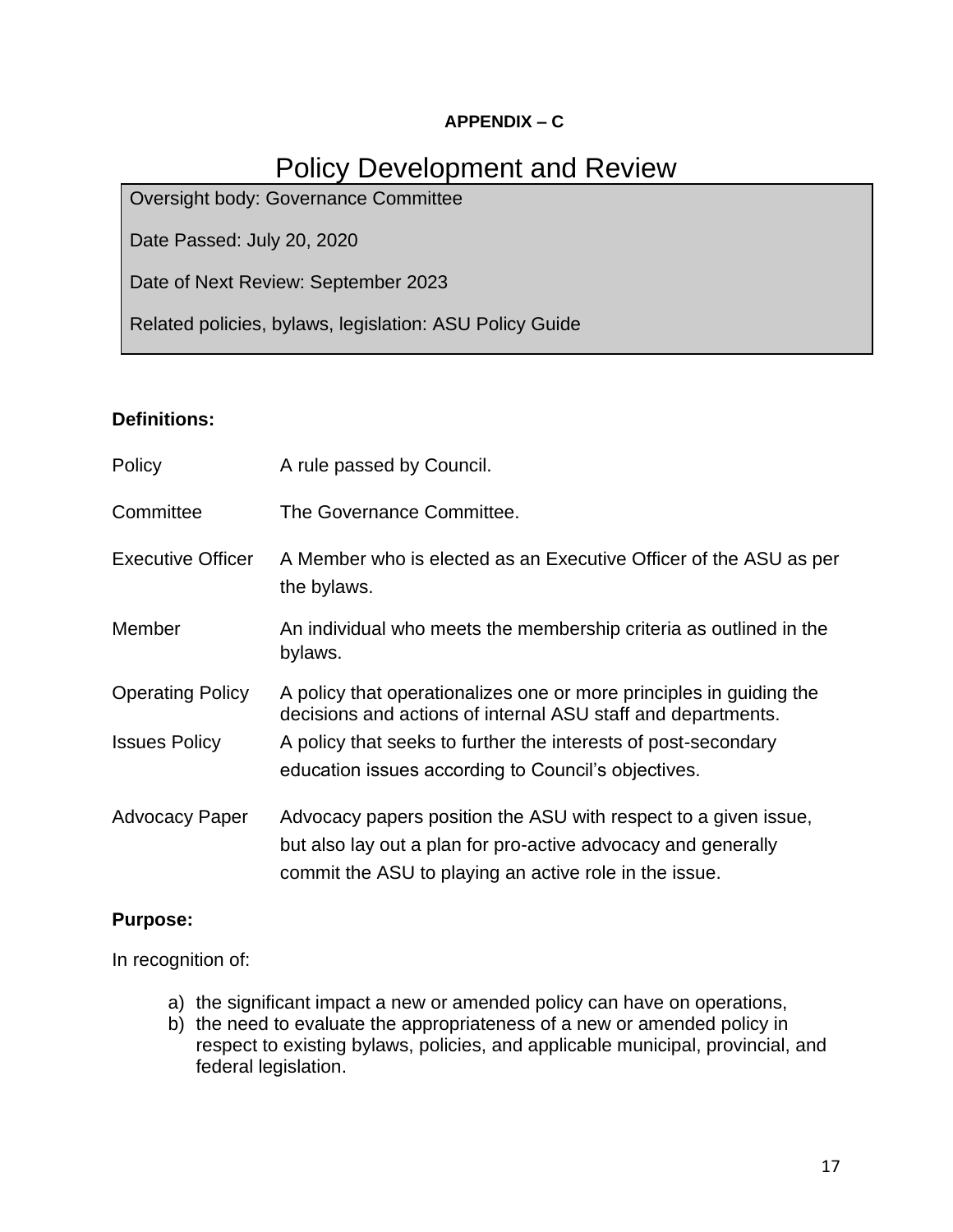This policy addresses the procedures surrounding a policy proposal or amendment for adoption. In addition, it is also meant to ensure policies are developed, presented and adopted by the ASU in a clear, democratic and timely manner.

## **Scope:**

All ASU Members, Representatives and staff.

## **Policy Statement:**

## 1. Operating Policy Submissions

- 1.1Before a new policy proposal, or amendment to an existing policy, is brought to Council for approval, it should be submitted to the Committee using the proposal template that can be retrieved by contacting the Council Chair.
	- 1.1.1 Proposals may only be submitted by Members of the ASU.
- 1.2A proposal should be directed to the Committee Chair to ensure proper review and record keeping.
- 1.3Materials seen as supporting, or providing further context to, the proposal can be submitted in conjunction with the draft proposal but will be presented to Council only at the discretion of the Committee.
- 1.4Supporting materials cannot be submitted to the Committee without an accompanying proposal.
- 1.5The Committee will bring proposed policies and amendments to the relevant Executive Officer(s) and General Manager for consultative feedback and advice prior to reaching any decision.
- 1.6The Committee Chair will communicate the status of the proposal to the individual who made the submission after each Committee meeting where it appears on the agenda.
- 1.7Upon completing a review of the proposal, the Committee will bring forward their recommendation to Council for consideration with a notice of motion.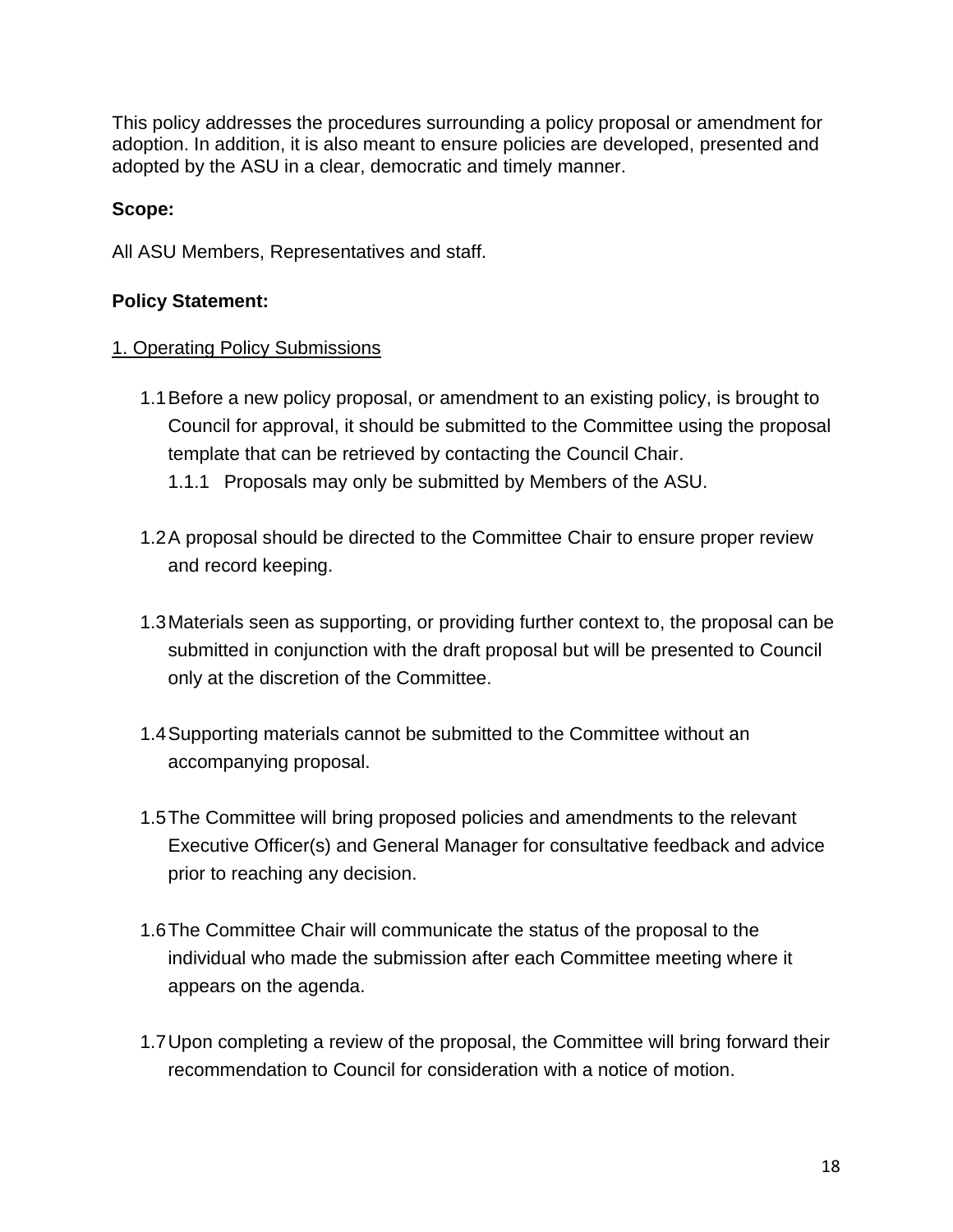1.7.1 Recommendations to Council must fall into one of three categories: adoption, adoption with committee edits, dismissal.

## 2. Issues Policy Submission

2.1 An Issues Policy must be provided to Council through a notice of motion.

2.2. An Issues Policy can be adopted by Council only upon the successful adoption of an Advocacy Paper (see ASU Policy Guide).

2.2.1 Advocacy Papers must comply with the following:

2.2.1.1 be commissioned by a majority vote of Council, 2.2.1.2 researched, developed and written by a committee of which the majority of members are from the impacted stakeholder group/s, 2.2.1.3 all contained principles and recommendations are supported by committee members by a 2/3 vote prior to being presented to Council for adoption.

2.2.2 Council retains the right to adopt in full, adopt a portion, or reject those recommendations contained in an Advocacy Paper.

2.3 Only those Council adopted recommendations from the associated Advocacy Paper will appear in the Issues Policy.

## 3. Request for Review

- 3.1A Member does not need to propose a policy amendment in order to make a request for a policy review.
- 3.2Requests must include a detailed statement of the reasons as to why a policy review should be conducted.
- 3.3The Committee Chair will communicate the status of the review to the requestor after each meeting where it appears on the agenda.

## 4. Approved policies and amendments

4.1The Council Chair will send any newly adopted policies and/or amendments to the General Manager the following day.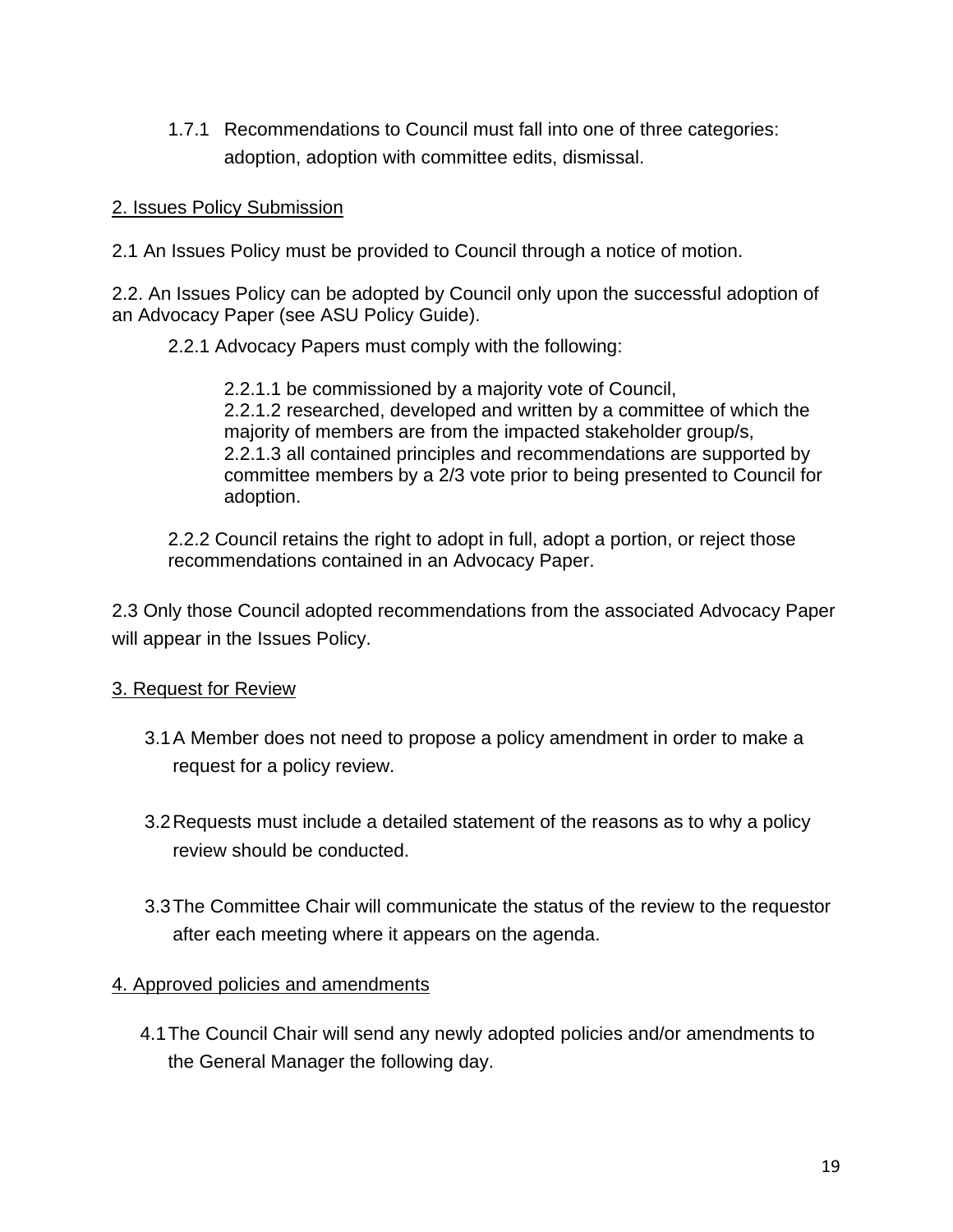- 4.2Every policy will indicate a maximum five year review date.
- 4.3The Vice-President Events and Promotions shall ensure the new or amended policy is updated and publicly available on the ASU web site after Council minutes are approved.
- 4.4Expired versions of a policy will be appropriately archived.

## 4. Policy Structure

- 4.1Each policy will contain the following information:
	- 4.1.1 Policy Name
	- 4.1.2 Oversight Body
	- 4.1.3 Date Passed by Council
	- 4.1.4 Date of Next Review
	- 4.1.5 Title of Related Policies, Bylaws, Legislation
	- 4.1.6 Definitions
	- 4.1.7 Purpose
	- 4.1.8 Scope
	- 4.1.9 Policy Statement

## 5. A Stance

5.1 In the event a Councilor or Member would like the ASU to express support or disapproval on a specific issue (that is not already encompassed by an Issues Policy) and it is time sensitive or does not require a long standing position of the ASU, a motion can be put forward to Council. Should Council approve the motion, the resolution will become the stance of the Union on that issue for the duration of that Council year.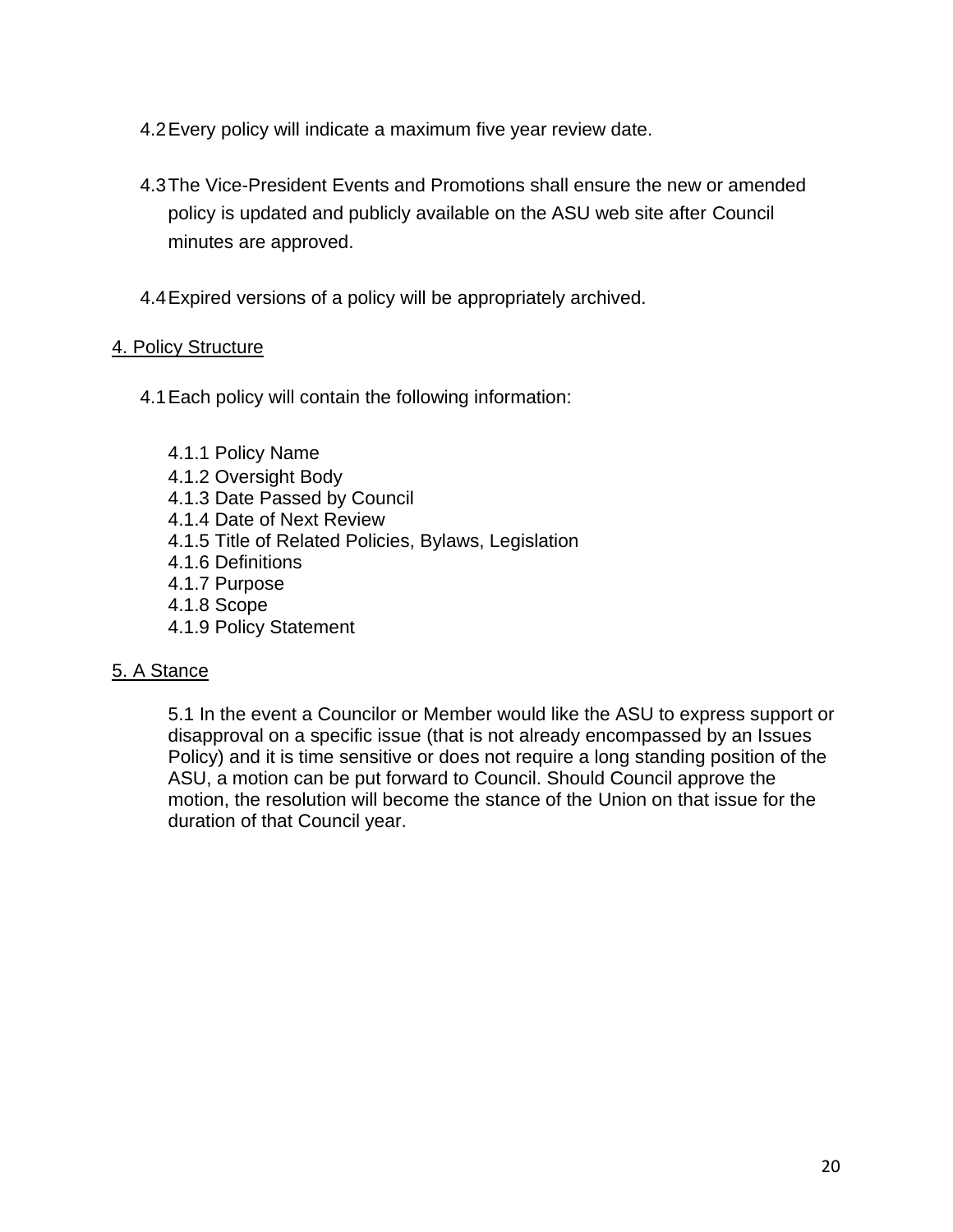## **APPENDIX – D**

#### Operating Policy Submission Form

Please submit the following information if you are proposing a new policy for the ASU.

\_\_\_\_\_\_\_\_\_\_\_\_\_\_\_\_\_\_\_\_\_\_\_\_\_\_\_\_\_\_\_\_\_\_\_\_\_\_\_\_\_\_\_\_\_\_\_\_\_\_\_\_\_\_\_\_\_\_\_\_\_\_\_\_\_\_

Policy Name:

Are you aware of any other ASU policies/bylaws or legislation your proposed policy references or impacts? If so, please provide the name/s.

Pertinent Definitions (any word for which a reader may need clarification, include any short forms or acronyms here):

Scope (defines the areas of the ASU to which this policy will apply, e.g. Executives, all hiring, service operations):

Purpose (why is this policy necessary? What does it aim to accomplish? This is normally a concise paragraph of a few sentences):